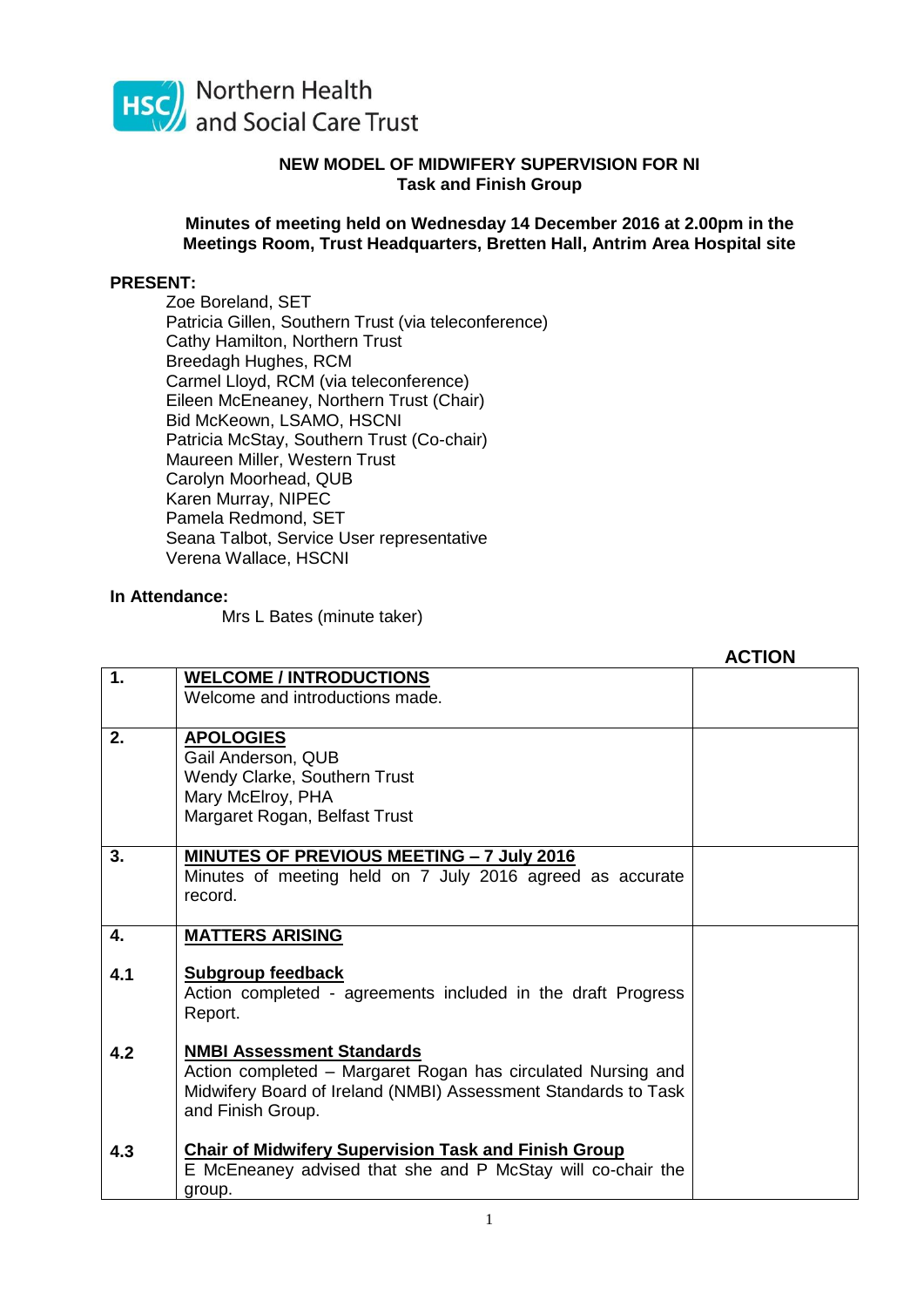| 5. | <b>STRATEGIC OVERVIEW</b>                                                                                                                                                                                                                                                                                                                                                                           |                                |
|----|-----------------------------------------------------------------------------------------------------------------------------------------------------------------------------------------------------------------------------------------------------------------------------------------------------------------------------------------------------------------------------------------------------|--------------------------------|
|    | E McEneaney provided a strategic overview as follows:                                                                                                                                                                                                                                                                                                                                               |                                |
|    | 2 x Regional Groups<br>Transformation Advisory Group (TAG) - chaired by Health<br>Minister.<br>Transformation Implementation Group (TIG) – chaired by<br>Permanent Secretary.                                                                                                                                                                                                                       |                                |
|    | Nursing and Midwifery Task Group - chaired by Sr Richard<br>Barnett. This group will advise / make recommendations to<br>the CNO, who in turn will advise the Health Minister.                                                                                                                                                                                                                      |                                |
|    | Membership of Nursing and Midwifery Task Group<br>$\overline{\phantom{a}}$<br><b>Bronagh Scott</b><br><b>Caroline Lee</b><br>Director of Nursing - Alan Corry-Finn<br>Mairead McAlinden<br>Ray Somerville, Service User representative<br><b>RCN</b> representative<br>Sean Donaghy<br>$\overline{\phantom{a}}$<br>Tanya McCance                                                                    |                                |
|    | V Wallace advised that Sir R Barnett held a meeting yesterday.<br>The Nursing and Midwifery Task Group will take themes out of<br>Minister's Vision and take on board outgoings of Bengoa report.<br>Midwifery will be integrated across the various themes. V Wallace<br>to circulate points in report where themes identified.                                                                    | <b>V Wallace</b>               |
|    | B Hughes stated the understood there was to be 8 workstrands;<br>however, is meeting Sir R Barnett in January 2017 to discuss<br>midwifery contribution to the transformation project.                                                                                                                                                                                                              |                                |
|    | V Wallace advised it has not yet been identified as to whether the<br>review of supervision in nursing / safeguarding / midwifery will<br>form part of the CNO Task Group.                                                                                                                                                                                                                          |                                |
|    | V Wallace advised that changes are taking place on 31 March<br>2017 when the LSAMO post will also be stood down.                                                                                                                                                                                                                                                                                    |                                |
| 6. | <b>REVIEW OF PROGRESS REPORTS</b>                                                                                                                                                                                                                                                                                                                                                                   |                                |
|    | It was acknowledged that the Progress Reports need to reflect<br>work undertaken to date and describe an operational framework<br>for practise from 1 April 2017, which clearly sets out the<br>differences between the current and new model. The operational<br>framework also needs to clearly set out how midwifery supervision<br>will link into existing governance structures within Trusts. |                                |
|    | The following points were noted from discussion on the Progress<br>Reports:                                                                                                                                                                                                                                                                                                                         | P McStay to make<br>amendments |
|    | Introduction / background / methodology / overview - agreed.<br>$\overline{\phantom{a}}$                                                                                                                                                                                                                                                                                                            |                                |
|    | P McStay to include statement around independent midwives<br>$\overline{\phantom{a}}$<br>not employed by Trusts and bank / agency midwives.                                                                                                                                                                                                                                                         |                                |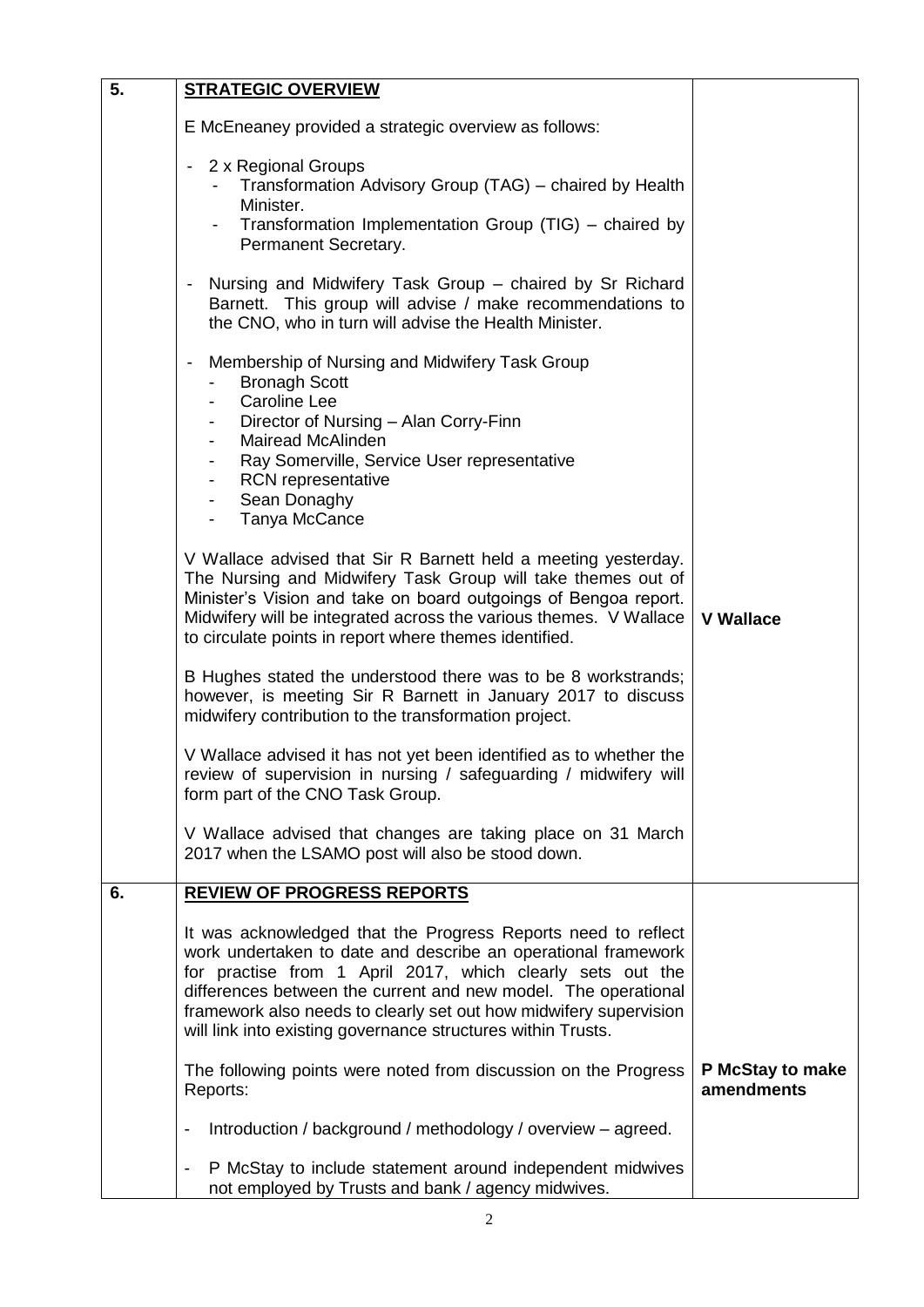|    | $\blacksquare$           | It was acknowledged that the HoM will delegate the<br>investigation function; however, need to define supportive role<br>of the supervisor and their interaction with the midwife.                                                                                                                                                                                                                                                                                         |                                                |
|----|--------------------------|----------------------------------------------------------------------------------------------------------------------------------------------------------------------------------------------------------------------------------------------------------------------------------------------------------------------------------------------------------------------------------------------------------------------------------------------------------------------------|------------------------------------------------|
|    | $\overline{\phantom{a}}$ | Page $6 - 5$ themes $- V$ Wallace - need to agree advocacy<br>arrangements outside guidelines and how to mitigate risk.                                                                                                                                                                                                                                                                                                                                                    |                                                |
|    | $\overline{\phantom{a}}$ | Page 6 – Midwifery Leadership – discussion took place on the<br>loss of the LSAMO post and the possibility of PHA or RQIA<br>developing a leadership role. E McEneaney stated that<br>leadership cannot be pinned onto one post and the report<br>needs to reflect leadership across the midwifery profession. P<br>McStay to convene small Working Group to consider options,<br>to include V Wallace / B Hughes (or C Lloyd) / C Moorhead / B<br>McKeown / Karen Murray. | P McStay to<br>arrange meeting<br>of sub-group |
|    | $\blacksquare$           | Page 10 – Leadership Structure for Midwifery in NI – need to<br>capture that HoM / Consultant Midwife in each Trust has a<br>direct link to Executive Director of Nursing, who will take<br>issues to Trust Board. Include recommendation that a senior<br>midwife needs to be on-call 24/7 in each Trust.                                                                                                                                                                 |                                                |
|    | $\blacksquare$           | Page 10-11 - Midwifery Review process - Supervision review<br>documentation needs to mirror revalidation.                                                                                                                                                                                                                                                                                                                                                                  |                                                |
|    | Ξ.                       | Page 13 – Selection and Recruitment – need agreement by<br>June / June 2017 as to whether course will run in October<br>2017 as this is based on the current model.                                                                                                                                                                                                                                                                                                        |                                                |
|    | $\overline{\phantom{a}}$ | Page $15 - C$ Moorhead – preparation programme for clinical<br>governance needs to be included in this section.                                                                                                                                                                                                                                                                                                                                                            |                                                |
|    | $\overline{\phantom{a}}$ | Page 18 - Personal / Public Involvement - S Talbot queried<br>what will happen to the advocacy role going forward – need to<br>get title / communication right. It was acknowledged this was<br>outwith the control of this Task and Finish group.                                                                                                                                                                                                                         |                                                |
|    |                          | Annual Review – need agreement as to where annual reviews<br>will be recorded.                                                                                                                                                                                                                                                                                                                                                                                             |                                                |
|    | $\blacksquare$           | Page $39 - P$ Redmond advised this pathway aims to<br>triangulate the Governance Midwife, supervisor and midwife<br>Need agreement as to who has responsibility for<br>roles.<br>maintenance of records. B Hughes advised that Trusts adopt<br>differing attitudes to discovery of documentation. Some Trusts<br>make all records available to litigants including midwives'<br>reflective statements.                                                                     |                                                |
|    | $\overline{\phantom{a}}$ | B McKeown will lead a sub-group to develop the new<br>operational model proposal for midwifery supervision.                                                                                                                                                                                                                                                                                                                                                                | <b>B</b> McKeown                               |
| 7. |                          | <b>COMMUNICATION STRATEGY</b>                                                                                                                                                                                                                                                                                                                                                                                                                                              |                                                |
|    |                          | The following main points were noted in relation to a<br><b>Communication Strategy:</b>                                                                                                                                                                                                                                                                                                                                                                                    |                                                |
|    |                          | Following sign off, communication needs to be issued by the                                                                                                                                                                                                                                                                                                                                                                                                                |                                                |